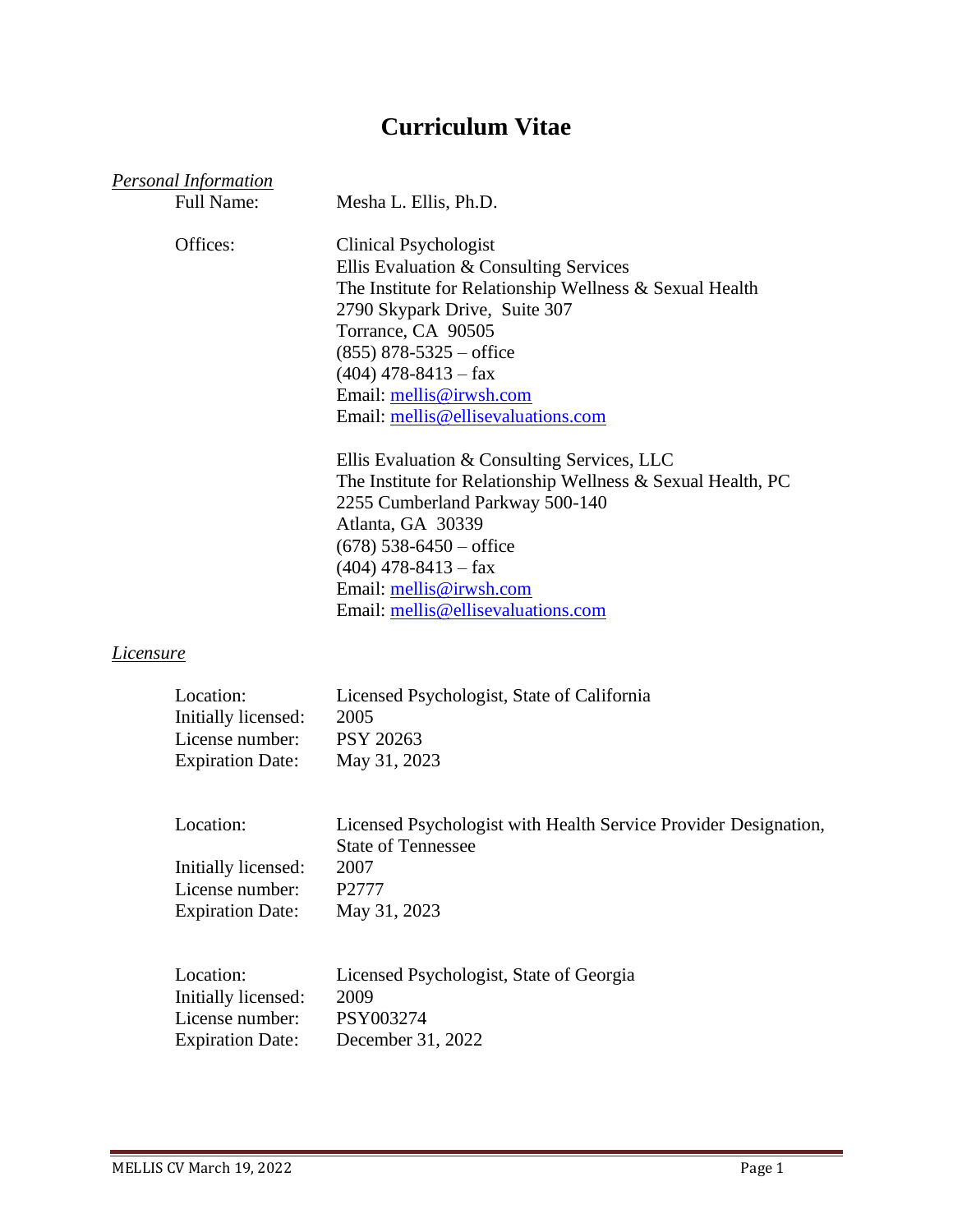Location: Licensed Psychologist, State of Nevada Initially licensed: 2021 License number: PY0990 Expiration Date: December 31, 2022

## *Certification*

Sex Therapist – American Association of Sexuality Educators, Counselors, and Therapists. Granted 2015, certification current

Gottman Method Therapist – The Gottman Institute. Granted 2020, certification current

|                                     | Authority to Practice Interjurisdictional Telepsychology (APIT) and Temporary                                                           |
|-------------------------------------|-----------------------------------------------------------------------------------------------------------------------------------------|
|                                     | Authorization to Practice (TAP) in multiple states under the authority of PSYPACT in                                                    |
| <b>PSYPACT</b> participating states |                                                                                                                                         |
| Granted By:                         | The PSYPACT Commission                                                                                                                  |
| Locations:                          | When I am in GA, NV, or TN I can perform telepsychology in AL,<br>AZ, CO, DE, DC, IL, MD, MN, MO, NE, NH, NC, OH, OK, PA,<br>TX, UT, VA |
| <b>Mobility Number:</b>             | I can additionally practice in person in each of these states for up to<br>30 days in a calendar year<br>6910                           |
| Date Issued:                        | $4/1/2021$ (APIT) / $10/5/2021$ (TAP)                                                                                                   |
| <b>Expiration Date:</b>             | April 1, 2022 (APIT) / 10/5/2022 (TAP)                                                                                                  |

## *Education*

| Institution:         | The University of Alabama                  |
|----------------------|--------------------------------------------|
| Dates of Attendance: | <b>August 1996- August 2001</b>            |
| Degree Earned:       | Ph.D.                                      |
| Area of Study:       | Clinical Psychology (Child Concentration)  |
| Institution:         | University of Chicago Medical Center       |
| Dates of Attendance: | July 2000- June 2001                       |
| Degree Earned:       | Pre-doctoral Internship (APA Approved)     |
| Area of Study:       | Clinical Psychology (Child Specialization) |
| Institution:         | The University of Alabama                  |
| Dates of Attendance: | <b>August 1996- July 1999</b>              |
| Degree Earned:       | M.A.                                       |
| Area of Study:       | Clinical Psychology (Child Concentration)  |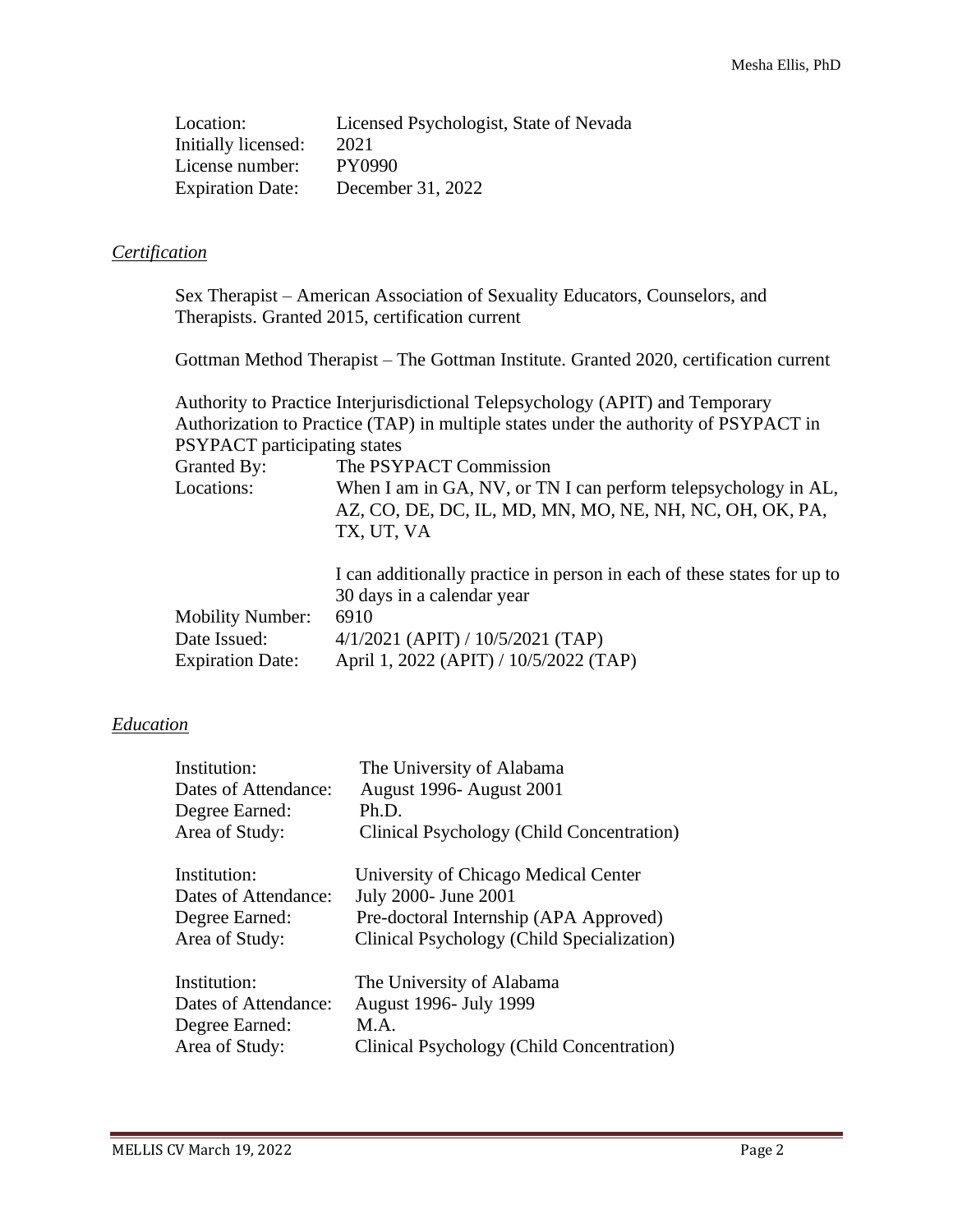| Institution:         | Pepperdine University                                     |  |
|----------------------|-----------------------------------------------------------|--|
|                      | Graduate School of Education and Psychology               |  |
| Dates of Attendance: | <b>August 1993- April 1996</b>                            |  |
| Degree Earned:       | M.A.                                                      |  |
| Area of Study:       | Clinical Psychology (Emphasis in Marriage Family Therapy) |  |
| Institution:         | University of California, Santa Barbara                   |  |
| Dates of Attendance: | September 1989- June 1993                                 |  |
| Degree Earned:       | <b>B.A.</b>                                               |  |
| Area of Study:       | Psychology & Black Studies (Double Major)                 |  |

#### *Postgraduate Training*

| Institution:         | Vanderbilt University                                       |
|----------------------|-------------------------------------------------------------|
| Dates of Attendance: | July 2006- September 2008                                   |
| Area of Study:       | Family Contexts and Interventions Research Training Program |
| Institution:         | University of Washington and Child Study and Treatment Ctr  |
| Dates of Attendance: | <b>July 2001- August 2002</b>                               |
| Area of Study:       | Juvenile Forensic Psychology and Adolescent Inpatient Tx    |
|                      | (Research and Clinical Training)                            |

#### **Domestic Violence Training:**

In Compliance with California Rules of Court Rule 5.230 12 Hours 2019

| 4 Hours | <b>Annual Update</b> | 2020 |
|---------|----------------------|------|
| 4 Hours | <b>Annual Update</b> | 2021 |
| 4 Hours | <b>Annual Update</b> | 2022 |

## **Custody Evaluation Training:**

In Compliance with California Rules of Court Rule 5.225 54.5 Hours 2010 – 2019 26 Hours Annual Update 2020 10 Hours Annual Update 2021 8 Hours Annual Update 2022

## **Training in Evaluation of Child Sexual Abuse:**

In Compliance with California Family Code 3110.5 7 Hours 2019

#### **Training in High Conflict Parenting Interventions:**

28 hours 2019-2020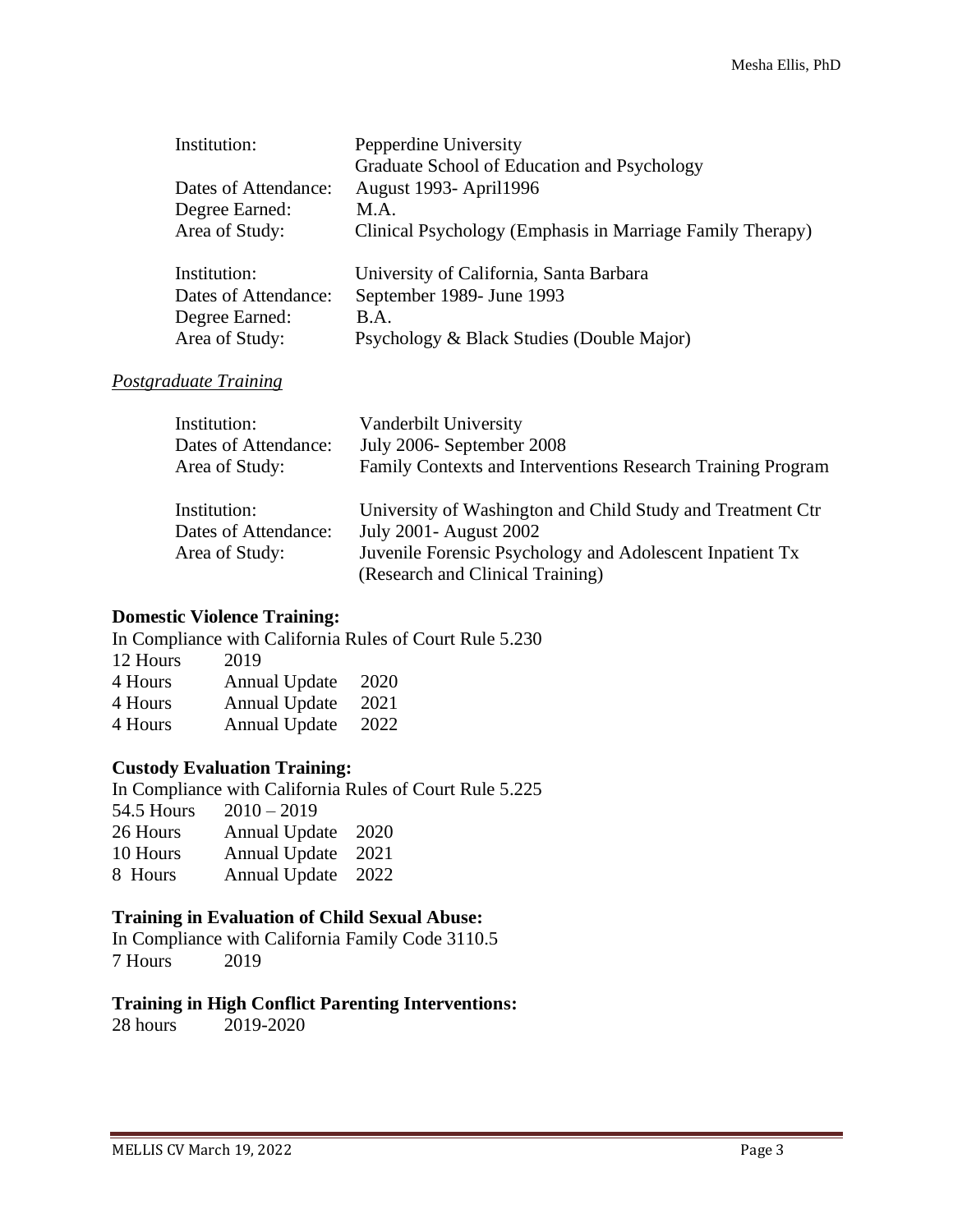# *Employment History*

| Institution:<br>Position:<br>Dates of Employment: | Morehouse School of Medicine<br><b>Assistant Professor, Clinical – Series III</b><br>2013-2014                                                                   |
|---------------------------------------------------|------------------------------------------------------------------------------------------------------------------------------------------------------------------|
| Position:                                         | Assistant Professor, Research - Series II<br>Master of Public Health Program                                                                                     |
| Dates of Employment:                              | 2011-2013                                                                                                                                                        |
| Position:<br>Dates of Employment:                 | Instructor, Research - Series II<br>2010-2011                                                                                                                    |
| Position:<br>Dates of Employment:                 | <b>Research Associate</b><br>2008-2010                                                                                                                           |
| Institution:                                      | Pepperdine University<br>Graduate School of Education and Psychology                                                                                             |
| Position:<br>Dates of Employment:                 | <b>Assistant Professor of Psychology (Tenure Track)</b><br>2002-2007                                                                                             |
| <b>Honors and Awards</b>                          |                                                                                                                                                                  |
| 2013                                              | Morehouse School of Medicine Master of Public Health<br>Student-Initiated Teaching Award for Outstanding Service and<br>Dedication                               |
| 2013                                              | Morehouse School of Medicine Master of Public Health<br><b>Graduating Class Teaching Award</b>                                                                   |
| 2013                                              | Participant, Association of American Medical Colleges (AAMC) Early<br>Career Women Faculty Professional Development Seminar<br>(competitive application process) |
| 2012-2014                                         | Recipient of Loan Repayment Program Grant Award in Health<br>Disparities Research, NIH                                                                           |
| 2012-2013                                         | Research Mentee, Emory Center for Injury Control Mentoring<br>Program.<br>Mentor: Debra Houry, MD Emory University                                               |
| 2012-2013                                         | Member of Inaugural Class, Georgia Psychological Association<br><b>Leadership Training Program</b>                                                               |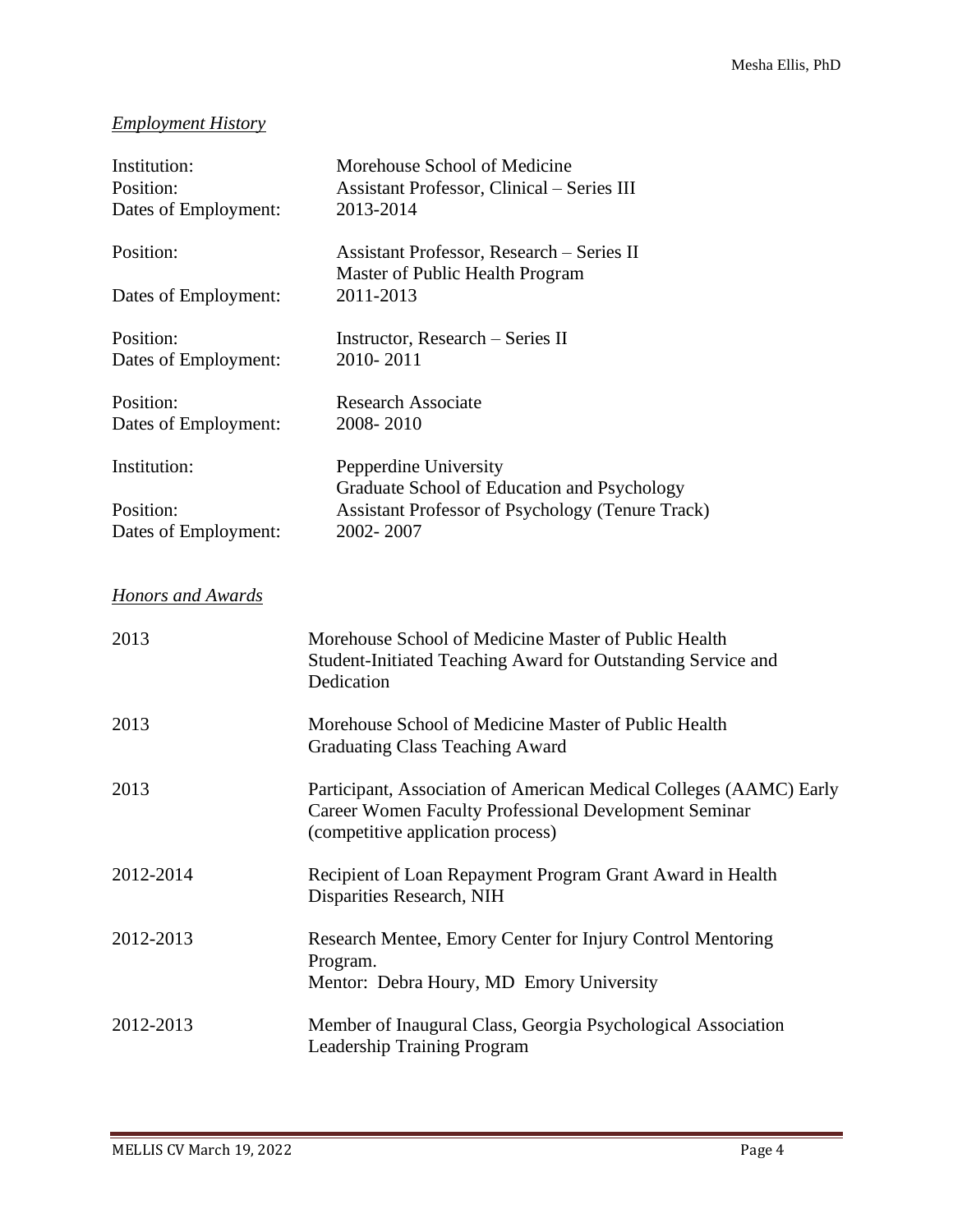| 2012      | Morehouse School of Medicine Master of Public Health<br>Student-Initiated Teaching Award for Outstanding Service and<br>Dedication                                           |
|-----------|------------------------------------------------------------------------------------------------------------------------------------------------------------------------------|
| 2012      | Morehouse School of Medicine Master of Public Health<br><b>Graduating Class Teaching Award</b>                                                                               |
| 2009-2011 | Recipient of Loan Repayment Program Grant Award in Health<br>Disparities Research, NIH                                                                                       |
| 2009-2010 | Research Mentee, African American Mental Health Research Scientist<br><b>Consortium Grant Mentoring Program.</b>                                                             |
| 2009      | Mentor: Stephanie Jones, Ph.D. Harvard University<br>Research Scholar, NIH Summer Institute on Community-based<br>Participatory Research Targeting the Medically Underserved |
| 2008      | Research Scholar, NIDA-sponsored Addiction Research Training<br>Institute held at Morehouse School of Medicine                                                               |
| 2004      | Summer Fellow, Visiting Scholars Fellowship Program<br>Educational Testing Service, Princeton, New Jersey                                                                    |
| 2000      | Student Government Association Research and Travel Funds Grant<br>University of Alabama                                                                                      |
| 1996-1998 | Fellow, Future Faculty Fellowship<br>University of Alabama                                                                                                                   |
| 1993      | Pan Hellenic Council Award<br>Grade Point Average and Outstanding Volunteer Work<br>University of California, Santa Barbara                                                  |
| 1993      | <b>Educational Opportunity Program Award</b><br><b>Exceptional Academic Achievement</b><br>University of California, Santa Barbara                                           |
| 1991      | <b>Educational Opportunity Program Award</b><br><b>Exceptional Academic Achievement</b><br>University of California, Santa Barbara                                           |
| 1991      | Dean's List of Scholastic Excellence (Spring)<br>University of California, Santa Barbara                                                                                     |
| 1991      | Dean's List of Scholastic Excellence (Winter)<br>University of California, Santa Barbara                                                                                     |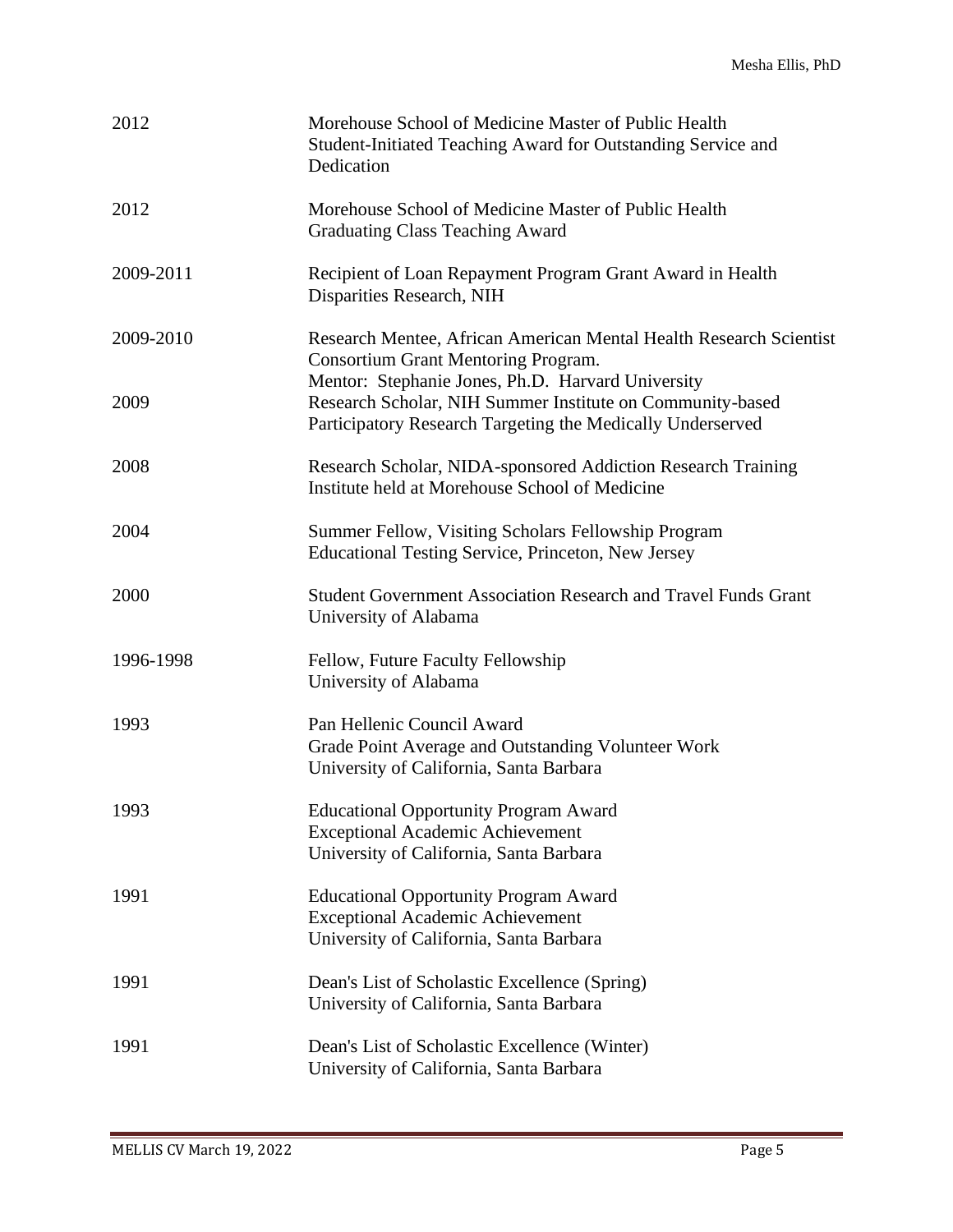| 1990 | Omega Psi Phi Fraternity, Incorporated<br>Scholastic Excellence Scholarship           |
|------|---------------------------------------------------------------------------------------|
| 1989 | T.M. Durr Memorial Scholarship<br>St. Mark Missionary Baptist Church, Los Angeles, CA |

## *Professional Societies*

| Member, American Psychological Association                                                |
|-------------------------------------------------------------------------------------------|
| Member, American Association of Sexuality Educators, Counselors, and<br><b>Therapists</b> |
| Member, Association of Family and Conciliation Courts                                     |
| Member, Society for Police and Criminal Psychology                                        |
| Associate Member, Los Angeles County Bar Association, Family Law Section                  |
| Associate Member, California Association of Marriage and Family Therapists                |
| <b>Professional Service</b>                                                               |
| <b>Extramural</b>                                                                         |

| 2006-2011 | Journal of Clinical Child and Adolescent Psychology<br><b>Editorial Board Member</b>                                       |
|-----------|----------------------------------------------------------------------------------------------------------------------------|
| 2006-2014 | Journal of Abnormal Child Psychology<br>Ad Hoc Reviewer                                                                    |
|           | <b>Morehouse School of Medicine University Service</b>                                                                     |
| 2010-2012 | Co-Chair, Research Centers In Minority Institutions Translational Research<br><b>Network: Community Engagement Cluster</b> |
| 2011-2014 | Member, Research Centers In Minority Institutions Translational<br><b>Research Network: Protocol Review Committee</b>      |
| 2012-2013 | Member, Committee on Ethics and Professionalism                                                                            |
| 2013-2015 | Member, Internal Review Board (IRB)                                                                                        |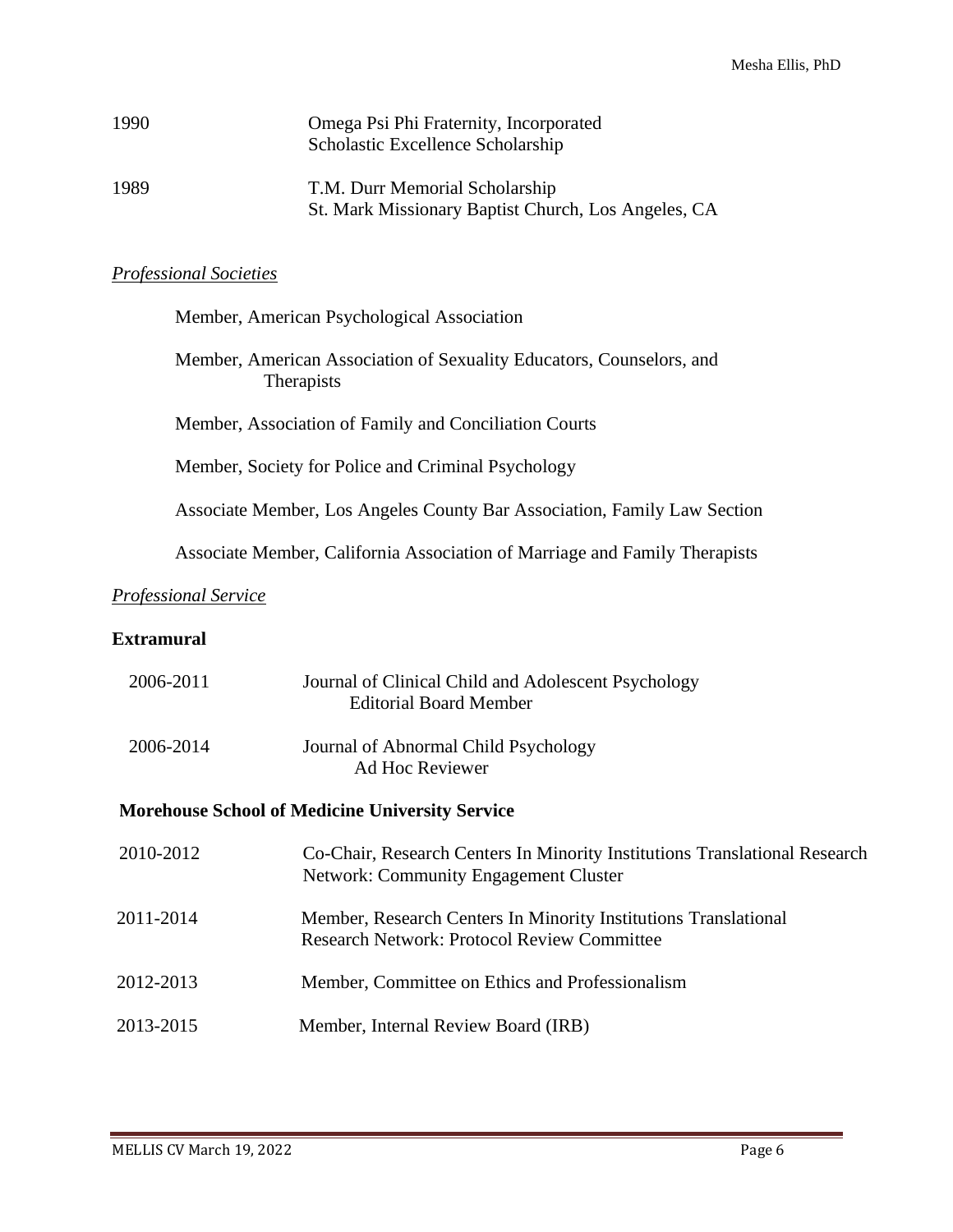## **Pepperdine University Graduate School of Education and Psychology**

| 2002-2003 | Member, Psychology Department Internal Review Board |
|-----------|-----------------------------------------------------|
|           |                                                     |

- 2002-2003 Member, Psychology Department Diversity Committee
- 2002-2006 Member, University Faculty of Color Council
- 2002-2006 Member, Psychology Department Colloquium Committee
- 2003-2004 Member, Psychology Faculty Search Committee
- 2003-2004 Chair, Psychology Clinic Research Committee
- 2003-2004 Member, GSEP Rank, Tenure, and Promotion Committee
- 2003-2005 Member, Psychology Steering Committee
- 2003-2006 Member, Graduate School of Education and Psychology Diversity Council
- 2003-2006 Member, Pepperdine University Graduate and Professional Schools IRB
- 2004-2006 Member, Psychology Clinic Research Committee
- 2005-2006 Member, Psychology Faculty Search Committee

## *Community Service Activities*

| $2021 - 2021$    | Volunteer Dispute Resolution Mediator, Centinela Youth Services<br>Victim Offender Restitution Program                                                                                                          |
|------------------|-----------------------------------------------------------------------------------------------------------------------------------------------------------------------------------------------------------------|
| $2020$ – Present | <b>Practicum Supervisor for Graduate Student in Doctoral Counseling</b><br>Psychology program (Tennessee State University)                                                                                      |
| $2020$ – Present | Supervisor Certification Committee Member, American Association of<br>Sexuality Educators, Counselors, and Therapists                                                                                           |
| $2015 - 2018$    | Practicum Site Supervisor for Graduate Students in Marriage Family<br>Therapy Master's programs and Psychology Doctoral programs<br>(Mercer School of Medicine, Argosy University, Georgia State<br>University) |
| $2011 - 2015$    | Georgia Coalition Against Domestic Violence                                                                                                                                                                     |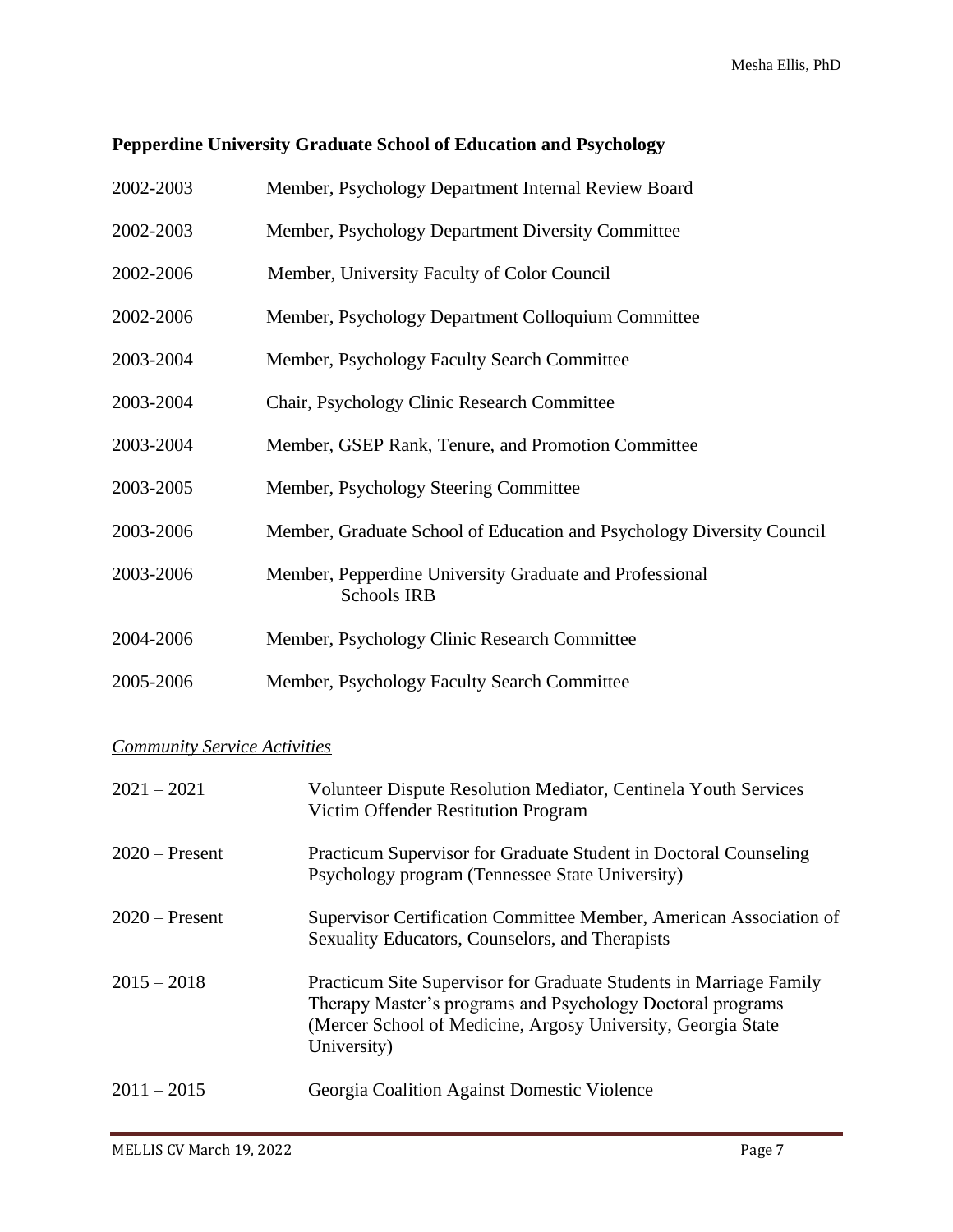| $2013 - 2014$                | National Board Member, Mental Health in the African<br>American Community, Inc.                                                                                                                 |
|------------------------------|-------------------------------------------------------------------------------------------------------------------------------------------------------------------------------------------------|
| 1992-Present                 | Alpha Kappa Alpha Sorority, Incorporated<br>(2022 – Present TBO Standards Committee Chair)                                                                                                      |
| <b>Organizational Boards</b> |                                                                                                                                                                                                 |
| $2013 - 2015$                | Vice-Chair, Georgia Coalition Against Domestic Violence Board of<br><b>Directors</b>                                                                                                            |
| $2021 - 2021$                | Member at Large, Alpha Kappa Alpha Sorority, Incorporated, Tau<br>Beta Omega Chapter Executive Board                                                                                            |
| $2021$ – Present             | Association of Family and Conciliation Courts, California Chapter<br><b>Board of Directors</b>                                                                                                  |
| $2022 -$ Present             | Chaplain, Alpha Kappa Alpha Sorority, Incorporated, Tau<br>Beta Omega Chapter Executive Board                                                                                                   |
| <b>Teaching Activities</b>   |                                                                                                                                                                                                 |
| February 2022                | Faculty<br>Institute for Sexuality Education & Enlightenment (ISEE)<br>Course: Child and Adolescent Sexual Development                                                                          |
| March 2022                   | Faculty<br>Institute for Sexuality Education & Enlightenment (ISEE)<br><b>Course: Out of Control Sexual Behavior</b>                                                                            |
| Spring 2019                  | <b>Adjunct Assistant Professor</b><br>University of Southern California, Master of Family Therapy Program<br>Los Angeles, CA<br>Course: EDUC 635<br>Psychotherapy with Children and Adolescents |
| Summer 2018                  | <b>Adjunct Assistant Professor</b><br>University of Southern California, Master of Family Therapy Program<br>Los Angeles, CA<br>Course: EDUC 644 Practicum in Counseling                        |
| Summer 2016                  | <b>Adjunct Assistant Professor</b><br>Mercer School of Medicine, Clinical Medical Psychology Program<br>Atlanta, GA<br>Course: Medical Family Therapy                                           |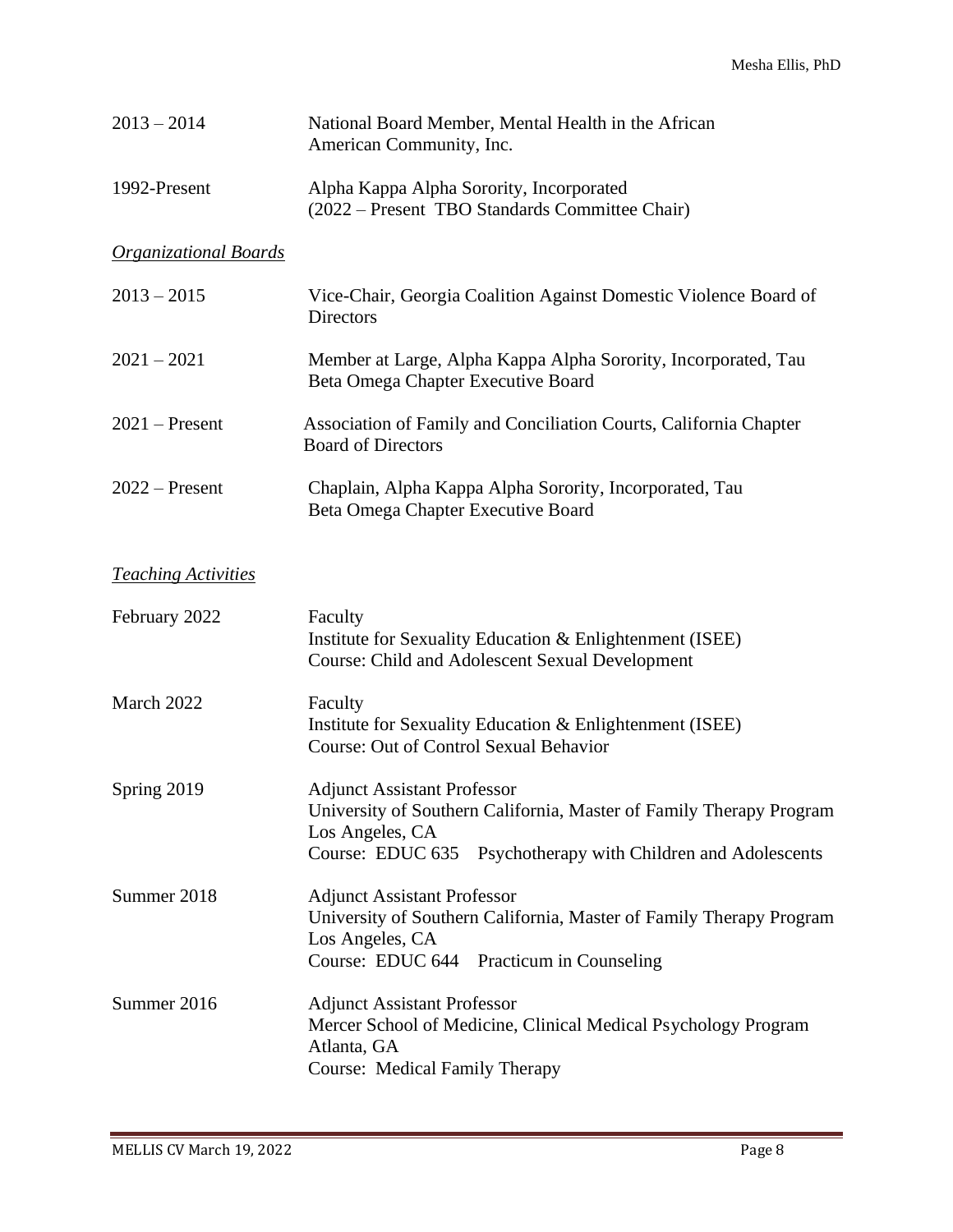| 2013-2014 | <b>Assistant Professor</b><br>Co-Instructor<br>Morehouse School of Medicine, Doctor of Medicine Program |
|-----------|---------------------------------------------------------------------------------------------------------|
|           | Atlanta, GA<br>Courses: MED 1509<br><b>Community Health</b>                                             |
| 2011-2013 | <b>Assistant Professor</b>                                                                              |
|           | Course Director & Instructor                                                                            |
|           | Morehouse School of Medicine, Master of Public Health Program                                           |
|           | Atlanta, GA                                                                                             |
|           | <b>MPH504</b><br>Social and Behavioral Aspects of Public Health<br>Courses:                             |
|           | (Fall Semester 2011 & 2012)                                                                             |
|           | MPH506 Research Methods                                                                                 |
|           | (Spring Semester 2012 $& 2013$ )                                                                        |
| 2002-2007 | <b>Assistant Professor of Psychology (Tenure Track)</b>                                                 |
|           | Pepperdine University Graduate School of Education and Psychology                                       |
|           | Los Angeles, CA                                                                                         |
|           | Course Load: 24 units/year                                                                              |
|           | Courses: PSY 601<br>Assessment of Intelligence                                                          |
|           | <b>Clinical and Evaluation Research Methods</b><br>PSY 641                                              |
|           | PSY 658 Individual and Family Development                                                               |
|           | PSY 662 Clinical Practicum<br>Clinical Interventions with Children and<br>PSY 668                       |
|           | Adolescents                                                                                             |
|           | PSYD795 Clinical Dissertation Supervision                                                               |
| 1999-2000 | Instructor                                                                                              |
|           | The University of Alabama, Tuscaloosa, AL                                                               |
|           | Department of Psychology                                                                                |
|           | Courses: Abnormal Psychology (2 sections)                                                               |
| 1999      | Guest Lecturer: Intellectual and Personality Testing Graduate Course                                    |
|           | The University of Alabama, Tuscaloosa, AL                                                               |
|           | Department of Psychology                                                                                |
|           | Topic:<br>Administering and Scoring the Rorschach Inkblot Test                                          |
| 1999      | Guest Speaker, Residents' Conference: Common Problems in Pediatrics                                     |
|           | Capstone Medical Center, Tuscaloosa, AL                                                                 |
|           | Topic:<br>Behavior Problems in School-aged Children                                                     |
| 1998      | Guest Speaker, Residents' Conference: Common Problems in Pediatrics                                     |
|           | Capstone Medical Center, Tuscaloosa, AL                                                                 |
|           | Topic:<br>Behavior Problems in School-aged Children                                                     |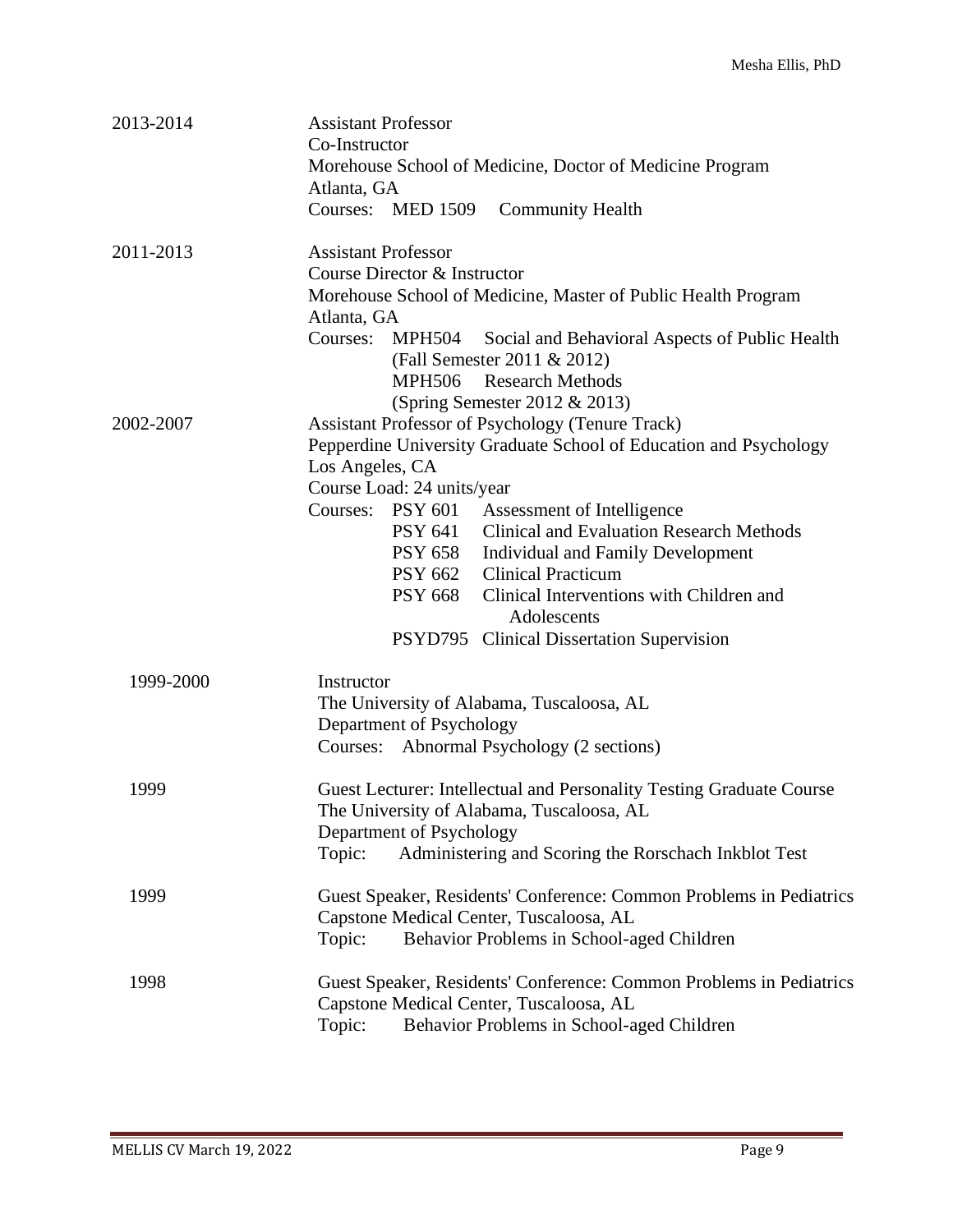| 1998       | Instructor<br>The University of Alabama, Tuscaloosa, AL<br>Department of Psychology<br>Introduction to Psychology (1 section)<br>Course: |
|------------|------------------------------------------------------------------------------------------------------------------------------------------|
| 1994 -1995 | Substitute Teacher $(K - 12)$<br>Lynwood Unified School District, Lynwood, CA                                                            |
| 1993-1994  | Elementary School Teacher (3 <sup>rd</sup> Grade)<br>Roosevelt Elementary School, Lynwood Unified School District.<br>Lynwood, CA        |

## *Advising*

#### **Morehouse School of Medicine, Master of Public Health Program**

| 2011-2013 | Subject Matter Expert and Thesis Advisor for the Health Education/Health<br><b>Promotion Track</b>                  |
|-----------|---------------------------------------------------------------------------------------------------------------------|
| 2011-2012 | Committee Member, Monique Eppinger Thesis – Currently director at a<br><b>Community Based Organization</b>          |
| 2012-2013 | Committee Member, Amanda Catchings Thesis – Currently a Physician's<br><b>Assistant Student at Emory University</b> |
| 2012-2013 | Committee Member, Shelton Stribling Thesis – Currently employed at<br><b>CDC</b>                                    |
| 2012-2013 | Committee Chair, Christina Mason Thesis – Currently employed at Emory<br>University                                 |

## **Pepperdine University Graduate School of Education and Psychology**

| 2004-2005 | Committee Chair, Tamar Apelian Dissertation – Psychologist |
|-----------|------------------------------------------------------------|
| 2004-2005 | Committee Chair, Monica Mejia Dissertation – Psychologist  |

## *Clinical Activities*

2018-2020 Mentored Experience in the Conduct of Child Custody Evaluations: Mentor – Mary Lund, PhD, Lund & Strachan Santa Monica, CA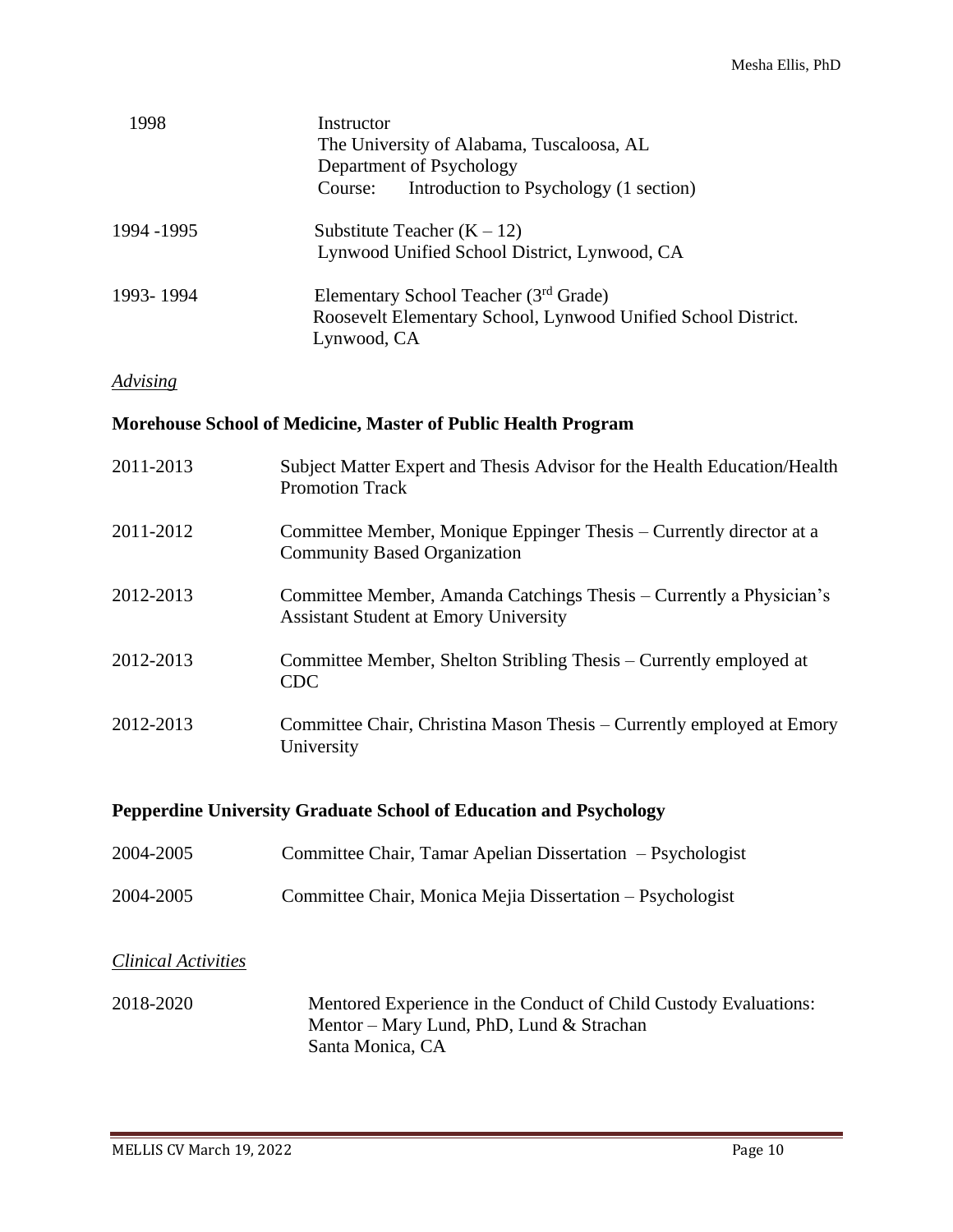| 2018-2020    | Psychologist/Consultant at Shaffer Psychological Institute (Provide<br>Law Enforcement Psychological Assessment Services)<br>San Pedro, CA                                                                                                                                                                                                                                                                                                                                             |
|--------------|----------------------------------------------------------------------------------------------------------------------------------------------------------------------------------------------------------------------------------------------------------------------------------------------------------------------------------------------------------------------------------------------------------------------------------------------------------------------------------------|
| 2013-2014    | Psychologist at Morehouse Healthcare<br>Atlanta, GA                                                                                                                                                                                                                                                                                                                                                                                                                                    |
| 2012-2018    | Contract Psychologist for the Federal Aviation Administration (Tier 2)<br>Psychological Evaluations of Air Traffic Controllers, Pre-Employment<br><b>Psychological Assessment)</b><br>Washington, DC                                                                                                                                                                                                                                                                                   |
| 2009-2011    | Psychologist and Clinical Director at Aaron Cohn Regional Juvenile<br>Detention Center. Columbus, GA                                                                                                                                                                                                                                                                                                                                                                                   |
| 2007-Present | Clinical and Forensic Evaluation Private Practices (Dr. Ellis performs<br>child custody, juvenile forensic, psychoeducational, developmental,<br>and employment related evaluations in her evaluation practice. She<br>performs psychotherapy and co-parent counseling with children,<br>adolescents, adults, couples, and families in her therapy practice)<br>Atlanta, GA, Torrance, CA, Las Vegas, NV, and Nashville, TN                                                            |
| 2005-2006    | Therapy and Clinical Evaluation Private Practice (Dr. Ellis performed<br>juvenile forensic, psychoeducational, and developmental evaluations<br>in her evaluation practice. She also provided psychotherapy with<br>children, adolescents, adults, couples, and families): Long Beach, CA                                                                                                                                                                                              |
| 2004-2006    | Volunteer Mental Health Education Provider through the<br>California Black Women's Health Project (A nonprofit organization),<br>Los Angeles, CA                                                                                                                                                                                                                                                                                                                                       |
| 2001-2002    | Juvenile Forensic Psychology and Adolescent Inpatient Treatment<br>Post-doctoral Fellow<br>University of Washington Department of Psychiatry and Behavioral<br>Sciences/Child Study and Treatment Center, Seattle, WA<br>Supervisors: Ivan Kruh, Ph.D. and Leah Landis, Ph.D.                                                                                                                                                                                                          |
| 2000-2001    | Psychology Intern<br>University of Chicago Hospitals<br>Chicago, IL (APA Approved)<br>Pediatric Neuropsychology Service Supervisors: Carola Fuchs,<br>Ph.D. and Scott Hunter, Ph.D. Center for Cognitive Therapy<br>Supervisors: Greg Rogers, Ph.D., Mark Reinecke, Ph.D., and Robin<br>Weill, Ph.D. Corrections/Forensic Treatment and Research<br>Supervisors: Cynthia Catari, Psy.D. and James Janik, Psy.D. ASAP<br>Clinic Supervisors: Kate Keenan, Ph.D. and Scott Hunter, Ph.D. |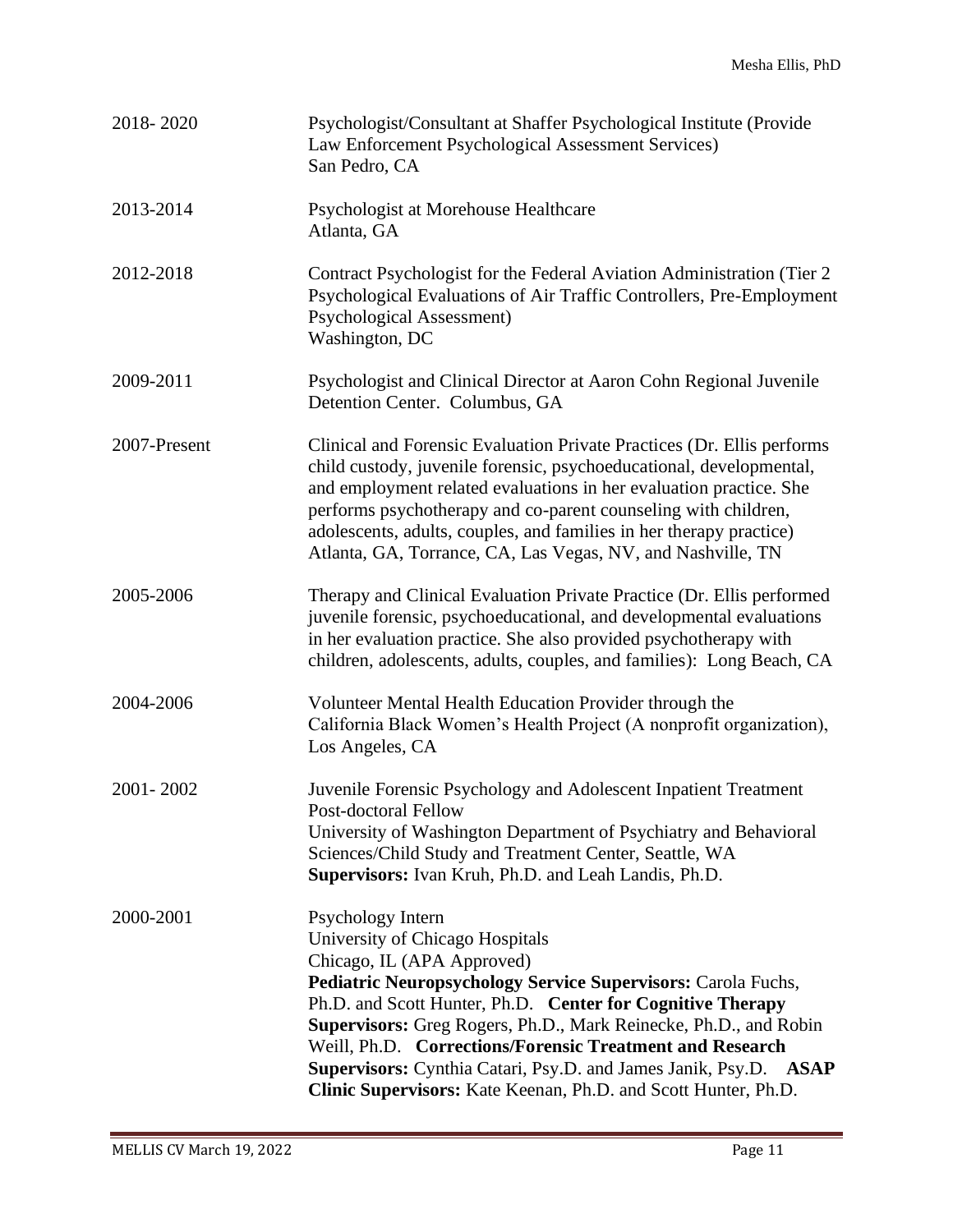| 1999-2000 | <b>School-Based Outpatient Services Therapist</b><br>University of Alabama Brewer-Porch Children's Center<br>Tuscaloosa, AL Supervisor: James Collier, Ph.D.                                                                                        |
|-----------|-----------------------------------------------------------------------------------------------------------------------------------------------------------------------------------------------------------------------------------------------------|
| 1998-1999 | Psychology Clinic Evaluator and Teaching Assistant<br>University of Alabama, Tuscaloosa, AL<br>Supervisors: Jean Spruill, Ph.D. and Paul Frick, Ph.D.                                                                                               |
| 1998-1999 | <b>Advanced Family Therapy Practicum</b><br>Capstone Medical Center, Psychiatry Suite<br>Tuscaloosa, AL<br>Supervisor: Nancy Ruben, Psy.D.                                                                                                          |
| 1998-1999 | Psychology Consultant-High Risk Clinic<br><b>Capstone Medical Center</b><br>Tuscaloosa, AL<br>Supervisor: Laura Klinger, Ph.D.                                                                                                                      |
| 1998-1999 | Case Coordinator, Psychotherapist, and Social Skills Group Leader<br>Specialized Psychotherapy and Assessment Practicum, Pervasive<br>Developmental Disorders Clinic<br>University of Alabama<br>Tuscaloosa, AL<br>Supervisor: Laura Klinger, Ph.D. |
| 1998-1999 | <b>Advanced Therapy Practicum</b><br>University of Alabama<br>Tuscaloosa, AL<br>Supervisor: Laura Klinger, Ph.D.                                                                                                                                    |
| 1998-1998 | <b>Pediatric Consultant</b><br><b>Capstone Medical Center</b><br>Tuscaloosa, AL<br>Supervisor: Paul Frick, Ph.D.                                                                                                                                    |
| 1997-1999 | Case Coordinator and Psychometrician Alabama School-aged<br><b>Assessment Service</b><br>University of Alabama<br>Tuscaloosa, AL<br>Supervisor: Paul J. Frick, Ph.D.                                                                                |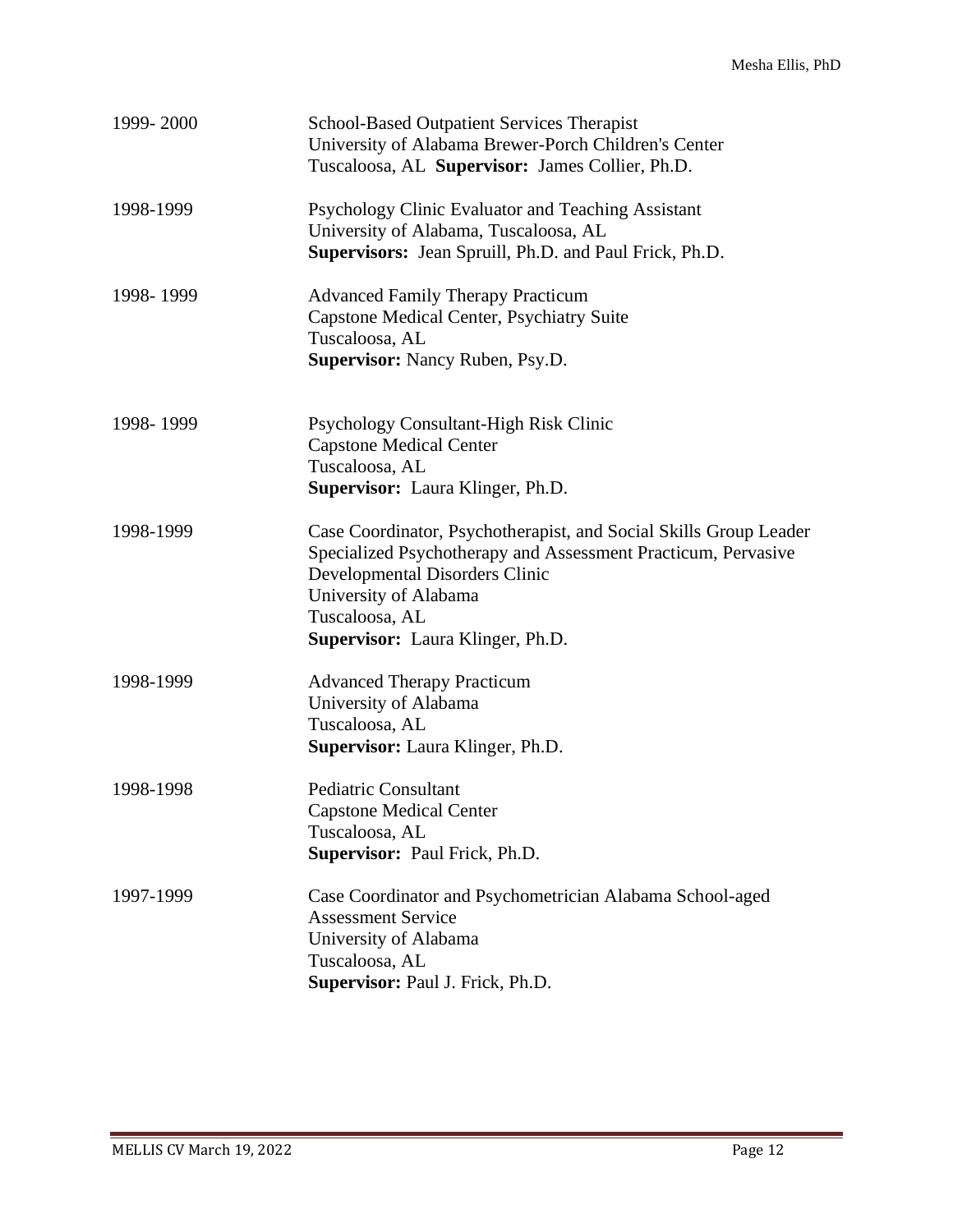| 1997-1998 | <b>Basic Therapy Practicum</b><br>University of Alabama<br>Tuscaloosa, AL<br><b>Supervisors:</b> Vonceil Smith, Ph.D., Stan Brodsky, Ph.D., and<br>James Calvert, Ph.D. |
|-----------|-------------------------------------------------------------------------------------------------------------------------------------------------------------------------|
| 1997      | Classroom Evaluator                                                                                                                                                     |
|           | Pickens County Head Start Program, AL                                                                                                                                   |
|           | <b>Supervisor: James Calvert, Ph.D.</b>                                                                                                                                 |
| 1995-1996 | <b>MFCC</b> Trainee Internship                                                                                                                                          |
|           | <b>Dupree Counseling Services</b>                                                                                                                                       |
|           | Los Angeles, CA                                                                                                                                                         |
|           | <b>Supervisor:</b> L. Gorman Walker, Ph.D.                                                                                                                              |
| 1994-1995 | <b>Volunteer Counselor</b>                                                                                                                                              |
|           | Bryson Avenue Elementary School                                                                                                                                         |
|           | South Gate, CA                                                                                                                                                          |
|           | Bryson Avenue Elementary School, South Gate, CA                                                                                                                         |
|           | <b>Supervisor:</b> Gloria Steiner, M.F.C.C.                                                                                                                             |

#### *Journal Articles*

- Lindsey, M.A., Romanelli, M., **Ellis, M.L.**, Barker, E.D., Boxmeyer, C.L., & Lochman, J.E. (2019). The Influence of Treatment Engagement on Positive Outcomes in the Context of a School-Based Intervention for Students with Externalizing Behavior Problems. *Journal of Abnormal Child Psychology, 47*, 1437-1454.
- **Ellis, M.L.**, Lindsey, M., Baker, T., Lochman, J.E., & Boxmeyer, C. (2013). Predictors of Engagement in a School-Based Family Preventive Intervention for Youth Experiencing Behavioral Difficulties. *Prevention Science.14*, 457-467.
- **Ellis, M.L.,** Weiss, B., Han, S., & Gallop, R. (2010). The Influence of Parental Factors on Therapist Adherence in MST Therapy. *Journal of Abnormal Child Psychology, 38,* 857- 868*.*
- **Ellis, M.L.,** Weiss, B., & Lochman, J.E. (2009). Executive functions in children: Associations with aggressive behavior and appraisal processing. *Journal of Abnormal Child Psychology, 37, 945-956.*
- Kruh, I.P., Sullivan, L., **Ellis, M.**, Lexcen, F., & McClellan, J. (2006). Juvenile Competence to Stand Trial: A Historical and Empirical Analysis of a Juvenile Forensic Evaluation Service. *International Journal of Forensic Mental Health, 5, 109-123.*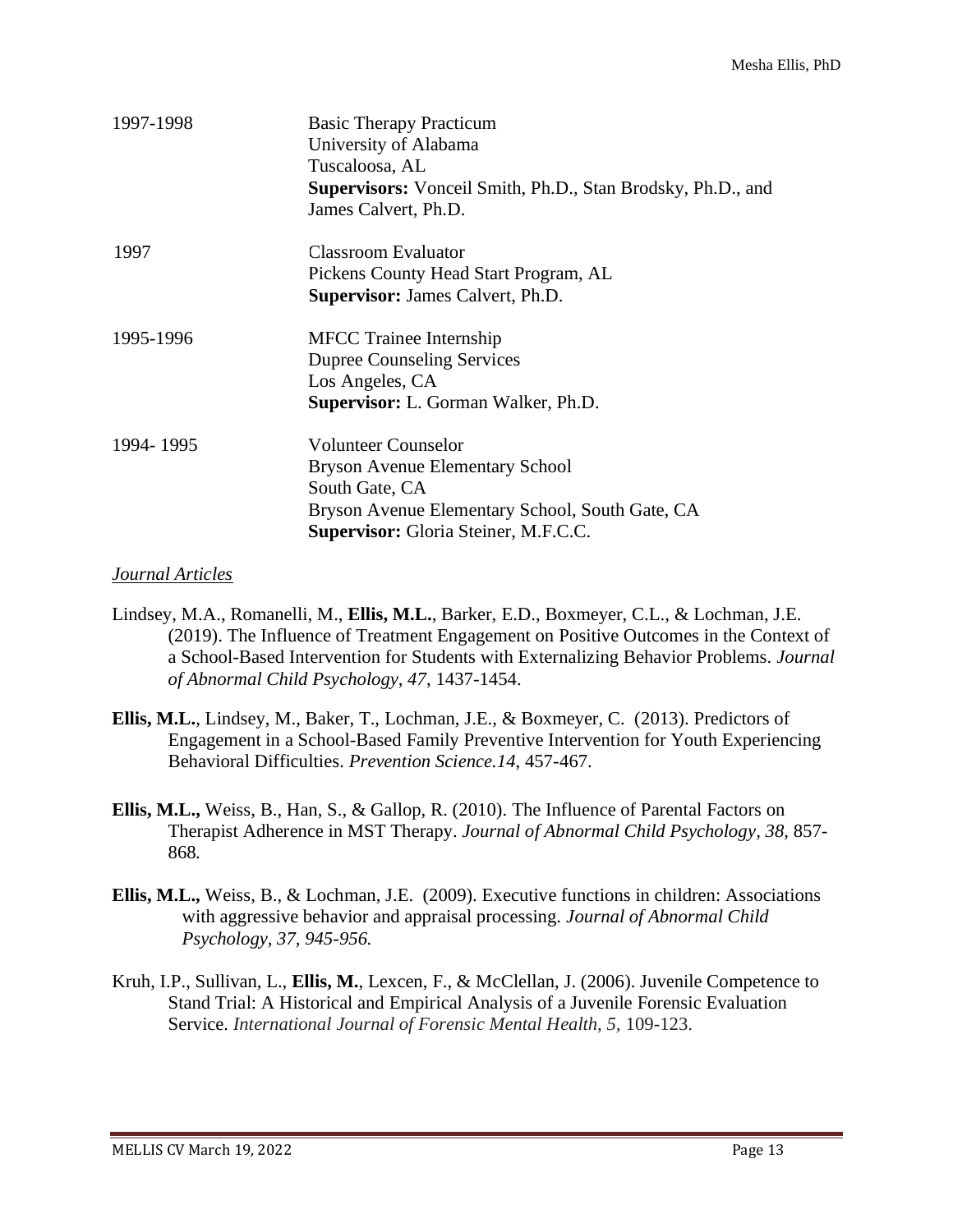- Harding, N., **Ellis, M.**, Eldridge, K., Sanchez, M., & Rowe, D. (2005). A Christian School with a Commitment to Diversity: Oxymoron or What You Would Expect? *International Journal of Diversity in Organisations, Communities and Nations, 4.*
- Loney, B.R., Frick, P.J, Clements, C., **Ellis, M.L.**, & Kerlin, K. (2003). Callous-unemotional traits, impulsivity, and emotional processing in adolescents with antisocial behavior problems. *Journal of Clinical Child & Adolescent Psychology, 32*, 66-80.
- Lochman, J.E., Curry, J.F., Dane, H., & **Ellis, M.** (2001). The anger coping program: An empirically-supported treatment for aggressive children. *Residential Treatment for Children and Youth, 18 (3)*, 63-73. This article was reprinted in S. I. Pfeiffer & L.A. Reddy (Eds.), (2001) *Innovative Mental Health Interventions for Children: Programs That Work* (pp.63-73). New York: Haworth Press.
- Barry, C. T., Frick, P. J., DeShazo, T. M., McCoy, M., **Ellis, M.**, & Loney, B. R. (2000) The importance of callous-unemotionai traits for extending the concept of psychopathy to children. *Journal of Abnormal Psychology. 109,* 335-340.
- Frick, P. J. & Ellis, **M. L.** (1999). Callous-unemotional traits and subtypes of conduct disorder. *Clinical Child and Family Psychology Review, 2,* 149-168.
- Frick, P.J., Lilienfeld, S.O., **Ellis, M.**, Loney, B., & Silverthorn, P. (1999). The association between anxiety and psychopathy dimensions in children. *Journal of Abnormal Child Psychology. 27,* 383-392.
- McCoy, M.G., Frick, P.J., Loney, B.R., & **Ellis, M.L.** (1999). The potential mediating role of parenting practices in the development of conduct problems in a clinic-referred sample. *Journal of Child and Family Studies, 8,* 477-494.
- Loney, B.R., Frick, P.J., & **Ellis, M.L.** (1998). Intelligence, callous-unemotional traits, and antisocial behavior. *Journal of Psychopathology and Behavioral Assessment, 20,* 231 - 247.

## *Edited Volumes and Book Chapters*

- **Ellis, M.L.** & Braithwaite, R.L. (2011). Using supplementary education to address health disparities. In H. Varenne, E. W. Gordon, & L. Lin (Eds.) *Educating Comprehensively: Varieties of Educational Experiences.* Volume Three of the Perspectives on Comprehensive Education Series. Lewiston, NY: The Edwin Mellen Press.
- **Ellis, M.L.**, Griffin, J. & Resnicow, K. (2009). Social Marketing, Media & Health. In R. L. Braithwaite, S. E. Taylor, & H.M. Treadwell (Eds.) *Health Issues in the Black Community 3rd Edition.* San Francisco, CA: John Wiley & Sons, Inc.
- Asamen, J.K., **Ellis, M.L.**, Berry, & G.L. (Eds.) (2008). *Handbook of Child Development, Multiculturalism, and Media.* Thousand Oaks, CA: Sage Publications.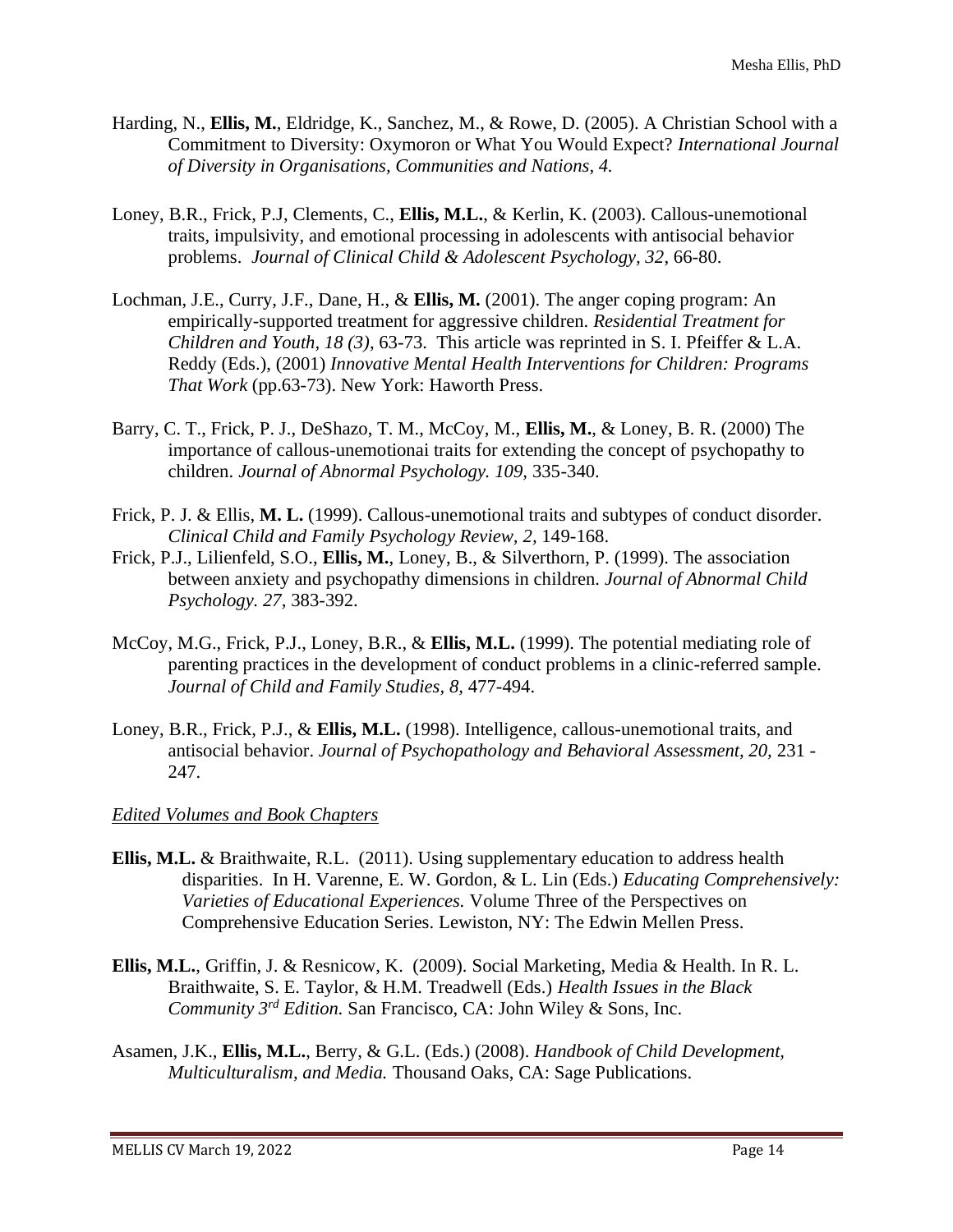- **Ellis, M.L.** (2008). Children and the principles of learning: Implications for multicultural development. In J.K. Asamen, M.L. Ellis, & G.L. Berry (Eds.) *Handbook of Child Development, Multiculturalism, and Media*, (pp. 17-32). Thousand Oaks, CA: Sage Publications*.*
- Lochman, J.E., Dane, H.E., Magee, T.N., **Ellis, M.**, Pardini, D.A., & Clanton, N.R. (2001). Disruptive Behavior Disorders: Assessment and Intervention. H. B. Vance & A. Pumariega (Eds) *Clinical assessment of child and adolescent behavior.* (pp. 231-262). New York, NY, US: John Wiley & Sons, Inc.

## *Presentations*

- Bloom, D.A., Boring, C.P., & **Ellis, M.L.** (2017, October). *What Are "Best Practices" To Use When A Concern of Child Sexual Abuse Appears In A Child Custody Case?* Panel presented at the Dekalb Bar Association, Family Law Section Meeting, Atlanta, GA.
- Eldridge, K., **Ellis, M.**, & Hall, S. (2005, October). *Bringing Research into MFT Practice.* Colloquium presented at the American Association for Marriage and Family Therapy Conference, Kansas City, Missouri.
- **Ellis, M.** (2004, July). A Christian School with a Commitment to Diversity: Oxymoron or What You Would Expect? In *From Values to Action: Raising Faculty Consciousness of Diversity Issues at a Christian University.* Colloquium presented at The Fourth International Conference on Diversity in Organisations, Communities and Nations, Los Angeles, CA.
- **Ellis, M.L.**, & Lochman, J.E. (2003, June). *Risk and Protective Factors Associated with Antisocial Behavior in Children.* Paper presented at the 9th Biennial Conference on Community Research and Action, Las Vegas, New Mexico.
- Sullivan Saari, L., **Ellis, M.L.**, & Kruh, I. (2002, March). *Juvenile Forensic Evaluations of Competency to Stand Trial: Factors Associated with Forensic Examiners' Opinions.* Paper presented at the American Psychology-Law Society Conference, Austin, Texas.
- Frick, P.J., Loney, B.R., **Ellis, M.**, & Wilson, D.L. (1999, November). *Anxiety, fearfulness, and antisocial behavior.* Paper presented as part of a symposium for the meeting of the Association for the Advancement of Behavior Therapy, Toronto, Canada.
- **Ellis, M.L.**, Wilson, D.L, & Frick, P.J. (1999, August). *Evaluating the Sensation Seeking Scale for Children; Ethnic differences.* Poster accepted for the meeting of the American Psychological Association, Boston, M.A.
- Lochman, J.E., Dane, H., **Ellis, M.**, Magee, T., & Pardini, D. (1999, July). *Evidence-based treatments for conduct disorders.* Address to The Niagara Conference on Evidence-based Treatments for Childhood Mental Health Problems, Niagara-on-the-Lake, Ontario, Canada.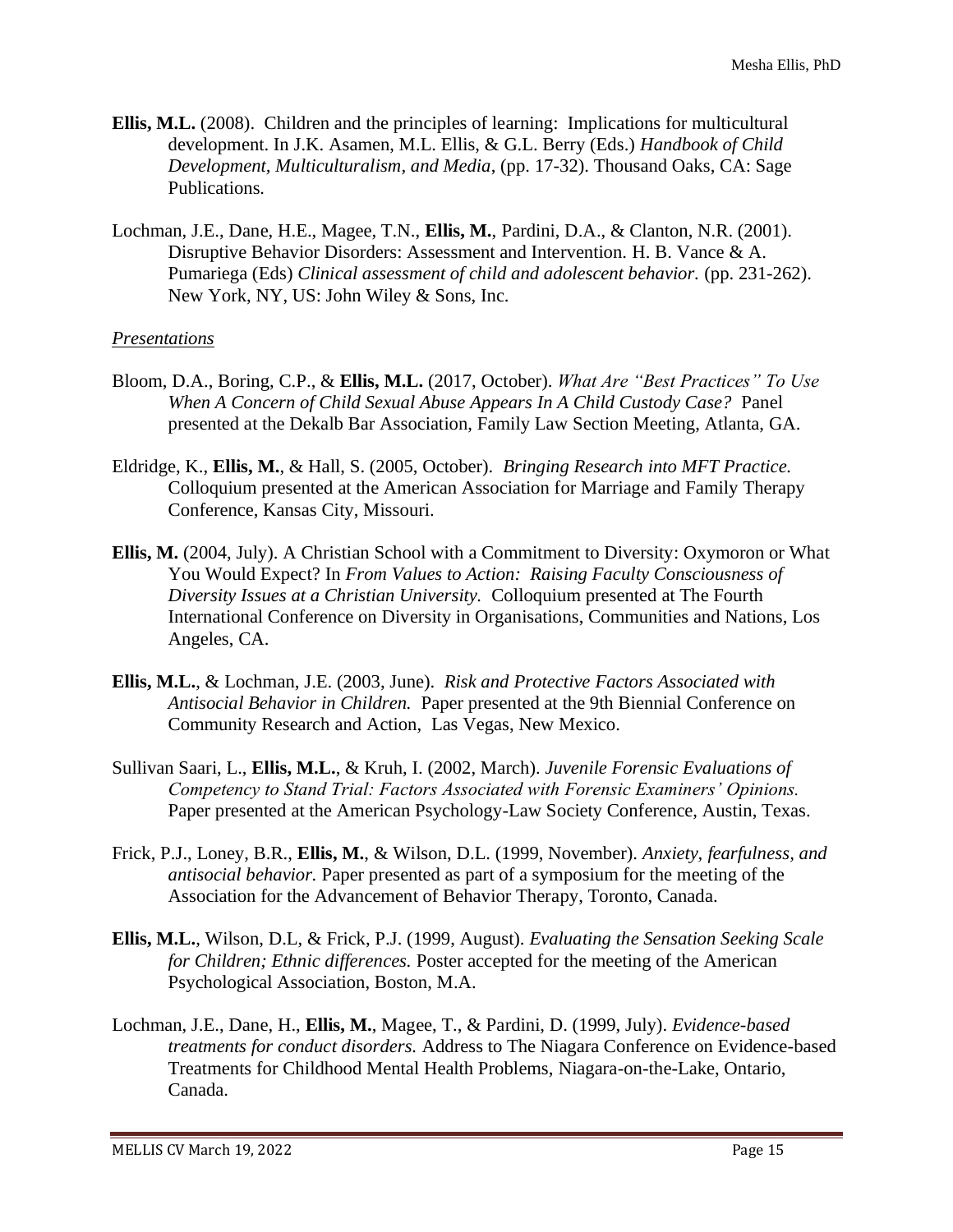- Lochman, J.E., Dane, H., **Ellis, M.**, Magee, T., & Pardini, T. (July, 1999). *Problem-solving treatments for externalizing disorders.* Workshop presented at The Niagara Conference on Evidence-Based Treatments for Childhood Mental Health Problems, Niagara-on-the-Lake, Ontario, Canada.
- Lochman, J.E., Pardini, D.A., Magee, T.N., **Ellis, M.**, & Dane, H. (1999, August). Aggressive and conduct disorders. In C. Lonigan (Chair), *Evidence-Based Treatments for Childhood Mental Health Problems: Update and Extension of the Section 1 Clinical Child Task Force,* Symposium presented at the American Psychological Association Annual Meeting, Boston, MA.
- Grooms, T.D., McCoy, M.G., Loney, B.R., Frick, P.J., & **Ellis, M.L.** (1998, August). *Psychopathic traits and inflated perceptions of social status in children.* Poster presentation at the 1998 APA conference in San Francisco, California.
- Loney, B.R., & Frick, P.J., **Ellis, M.L.**, & McCoy, M.G. (1998, March). *Intelligence, psychopathy, and antisocial behavior.* Paper presentation at the Southeastern Psychological Association Conference, Mobile, Alabama.
- Caputo, A.A., **Ellis, M.L.**, & Frick, P.J. (1998, March). *Psychopathy and peer delinquency.* Poster presentation at the Southeastern Psychological Association Conference, Mobile, Alabama.
- **Ellis, M.L.**, Loney, B.R., & Frick, P.J. (1998, March). *Psychopathy and aggression: An exploration of differences in aggressive behavior in clinic-referred children with conduct problems.* Poster presentation at the Graduate Research Exposition, University of Alabama, Tuscaloosa.

## *Invited Presentations*

Ball, A.F., **Ellis, M.L.**, Ball, A. S. (2008, September) Invited Guest Speaker: Stellenbosch University, Stellenbosch, South Africa.

## *Scholarship and Research*

#### **Funded Competitive Research Grants**

| <b>Granting Agency:</b>    | National Institutes on Drug Abuse (NIDA)                            |
|----------------------------|---------------------------------------------------------------------|
| Title of Grant:            | Morehouse School of Medicine Diversity Promoting Institutions' Drug |
|                            | Abuse Research Development Program Investigator Level Diversity     |
|                            | Supplement                                                          |
| PI to M-MIDARP:            | Ronald Braithwaite, Ph.D.                                           |
| <b>Identifying Number:</b> | 1 R <sub>24</sub> D <sub>A</sub> 021527 - 01 A <sub>2</sub>         |
| Dates of Award:            | 2009-2011                                                           |
| <b>Amount of Award:</b>    | $$124,098$ across two years                                         |
| Role:                      | Principal Investigator of Diversity Supplement                      |